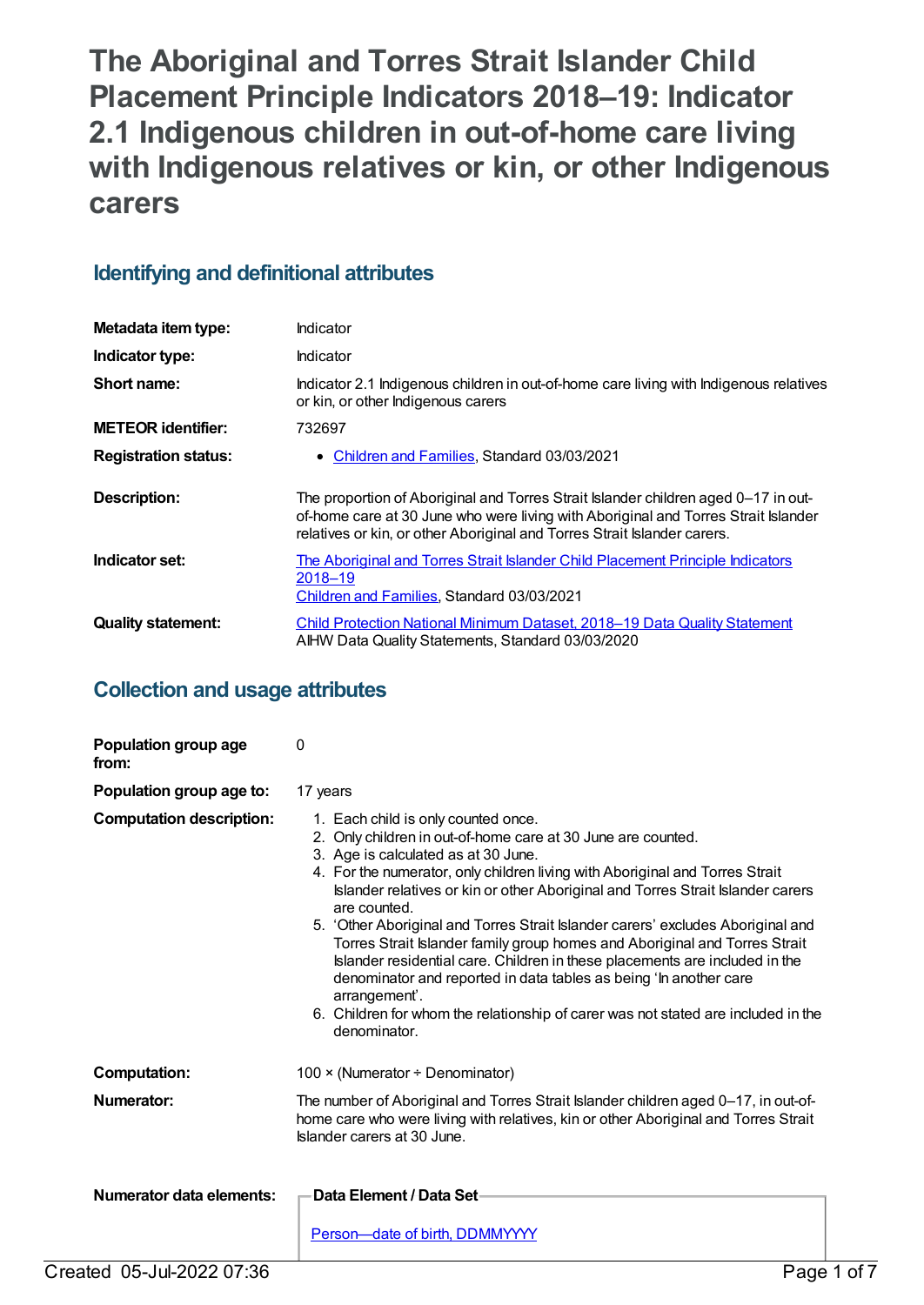#### **Data Source**

AIHW Child [Protection](https://meteor.aihw.gov.au/content/489543) Collection

**NMDS / DSS**

Child [protection](https://meteor.aihw.gov.au/content/726951) NMDS 2018-19

### **Data Element / Data Set**

Service event-living [arrangement](https://meteor.aihw.gov.au/content/689331) type, child under care code N[N]

**Data Source**

AIHW Child [Protection](https://meteor.aihw.gov.au/content/489543) Collection

**NMDS / DSS**

Child [protection](https://meteor.aihw.gov.au/content/726951) NMDS 2018-19

**Data Element / Data Set**

Service event—living [arrangement](https://meteor.aihw.gov.au/content/474217) start date, DDMMYYYY

**Data Source**

**AIHW Child [Protection](https://meteor.aihw.gov.au/content/489543) Collection** 

**NMDS / DSS**

Child [protection](https://meteor.aihw.gov.au/content/726951) NMDS 2018-19

## **Data Element / Data Set**

Service event-living [arrangement](https://meteor.aihw.gov.au/content/474223) end date, DDMMYYYY

**Data Source**

**AIHW Child [Protection](https://meteor.aihw.gov.au/content/489543) Collection** 

**NMDS / DSS**

Child [protection](https://meteor.aihw.gov.au/content/726951) NMDS 2018-19

## **Data Element / Data Set**

Carer [household—caregiver](https://meteor.aihw.gov.au/content/524944) type, Indigenous child caregiver code N[N]

**Data Source**

AIHW Child [Protection](https://meteor.aihw.gov.au/content/489543) Collection

**NMDS / DSS**

Child [protection](https://meteor.aihw.gov.au/content/726951) NMDS 2018-19

## **Data Element / Data Set**

[Order—order](https://meteor.aihw.gov.au/content/536550) start date, DDMMYYYY

**Data Source**

**AIHW Child [Protection](https://meteor.aihw.gov.au/content/489543) Collection** 

**NMDS / DSS**

Child [protection](https://meteor.aihw.gov.au/content/726951) NMDS 2018-19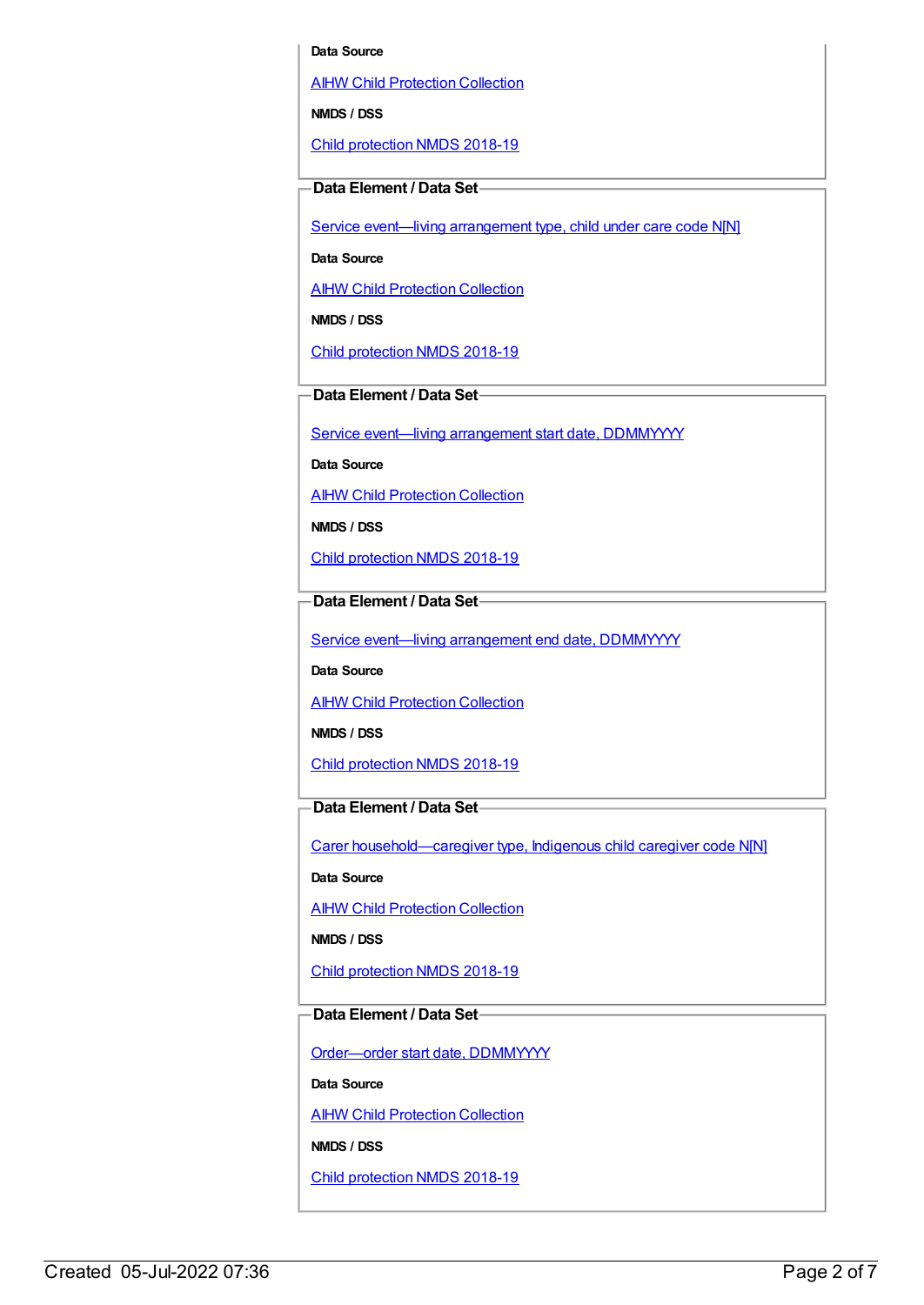### **Data Element / Data Set**

[Order—order](https://meteor.aihw.gov.au/content/536554) end date, DDMMYYYY

**Data Source**

AIHW Child [Protection](https://meteor.aihw.gov.au/content/489543) Collection

**NMDS / DSS**

Child [protection](https://meteor.aihw.gov.au/content/726951) NMDS 2018-19

### **Data Element / Data Set**

Person-Indigenous status, code N

**Data Source**

**AIHW Child [Protection](https://meteor.aihw.gov.au/content/489543) Collection** 

**NMDS / DSS**

Child [protection](https://meteor.aihw.gov.au/content/726951) NMDS 2018-19

### **Data Element / Data Set**

Service [event—financial](https://meteor.aihw.gov.au/content/652697) payment indicator, out-of-home care code N[N]

**Data Source**

**AIHW Child [Protection](https://meteor.aihw.gov.au/content/489543) Collection** 

**NMDS / DSS**

Child [protection](https://meteor.aihw.gov.au/content/726951) NMDS 2018-19

**Data Element / Data Set**

[Order—order](https://meteor.aihw.gov.au/content/657300) type, care and protection code N[N]

**Data Source**

**AIHW Child [Protection](https://meteor.aihw.gov.au/content/489543) Collection** 

**NMDS / DSS**

Child [protection](https://meteor.aihw.gov.au/content/726951) NMDS 2018-19

**Denominator:** The number of Aboriginal and Torres Strait Islander children aged 0–17, in out-ofhome care at 30 June.

**Denominator data elements:**

| -Data Element / Data Set- |
|---------------------------|
|---------------------------|

[Person—date](https://meteor.aihw.gov.au/content/287007) of birth, DDMMYYYY

**Data Source**

**AIHW Child [Protection](https://meteor.aihw.gov.au/content/489543) Collection** 

**NMDS / DSS**

Child [protection](https://meteor.aihw.gov.au/content/726951) NMDS 2018-19

### **Data Element / Data Set**

Service event-living [arrangement](https://meteor.aihw.gov.au/content/474217) start date, DDMMYYYY

**Data Source**

**AIHW Child [Protection](https://meteor.aihw.gov.au/content/489543) Collection**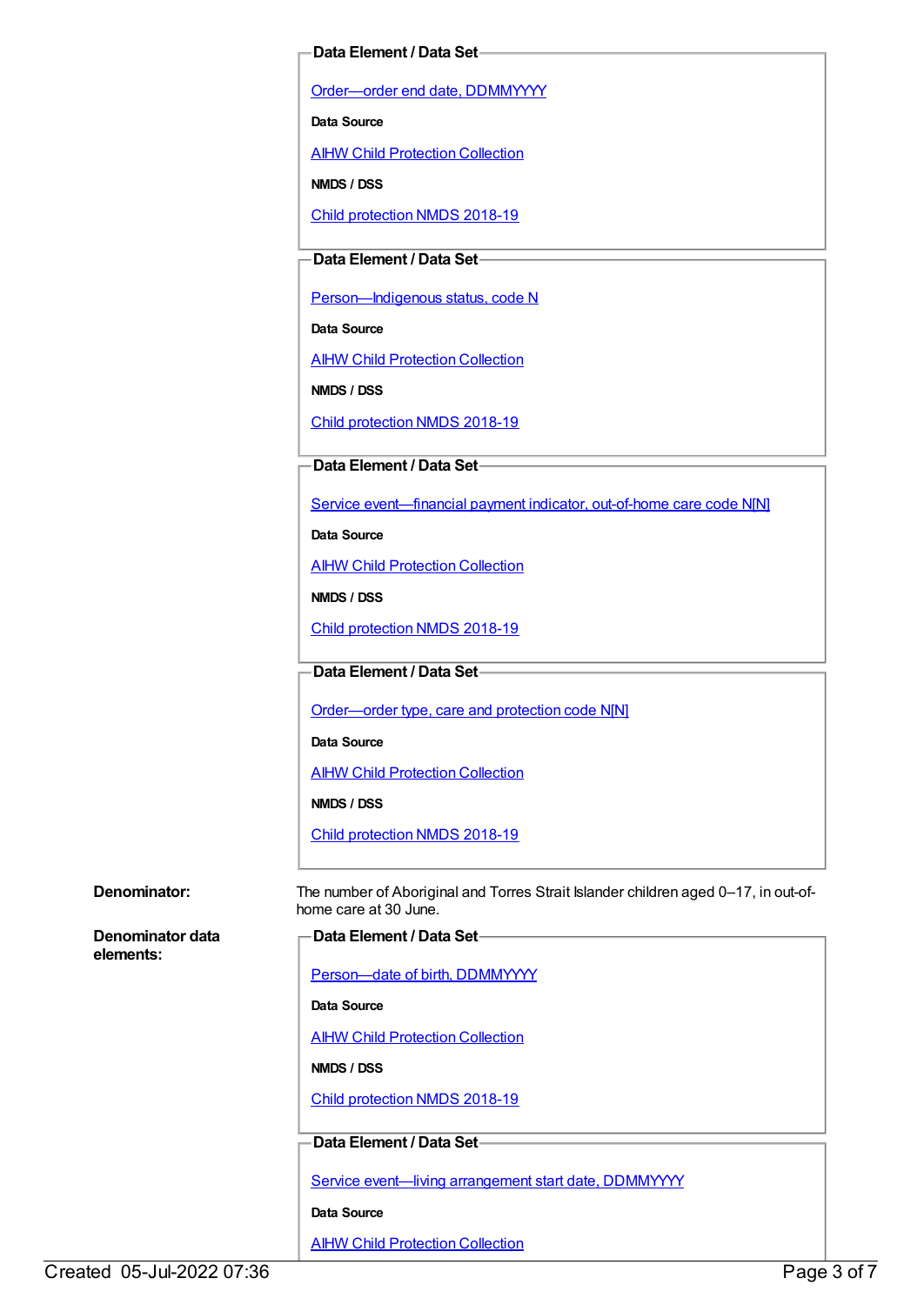#### **NMDS / DSS**

Child [protection](https://meteor.aihw.gov.au/content/726951) NMDS 2018-19

#### **Data Element / Data Set**

Service event—living [arrangement](https://meteor.aihw.gov.au/content/474223) end date, DDMMYYYY

**Data Source**

**AIHW Child [Protection](https://meteor.aihw.gov.au/content/489543) Collection** 

**NMDS / DSS**

Child [protection](https://meteor.aihw.gov.au/content/726951) NMDS 2018-19

## **Data Element / Data Set**

[Order—order](https://meteor.aihw.gov.au/content/536550) start date, DDMMYYYY

**Data Source**

AIHW Child [Protection](https://meteor.aihw.gov.au/content/489543) Collection

**NMDS / DSS**

Child [protection](https://meteor.aihw.gov.au/content/726951) NMDS 2018-19

## **Data Element / Data Set**

[Order—order](https://meteor.aihw.gov.au/content/536554) end date, DDMMYYYY

**Data Source**

**AIHW Child [Protection](https://meteor.aihw.gov.au/content/489543) Collection** 

**NMDS / DSS**

Child [protection](https://meteor.aihw.gov.au/content/726951) NMDS 2018-19

### **Data Element / Data Set**

Person-Indigenous status, code N

**Data Source**

**AIHW Child [Protection](https://meteor.aihw.gov.au/content/489543) Collection** 

**NMDS / DSS**

Child [protection](https://meteor.aihw.gov.au/content/726951) NMDS 2018-19

### **Data Element / Data Set**

Service event-financial payment indicator, out-of-home care code N[N]

**Data Source**

AIHW Child [Protection](https://meteor.aihw.gov.au/content/489543) Collection

**NMDS / DSS**

Child [protection](https://meteor.aihw.gov.au/content/726951) NMDS 2018-19

### **Data Element / Data Set**

[Order—order](https://meteor.aihw.gov.au/content/657300) type, care and protection code N[N]

**Data Source**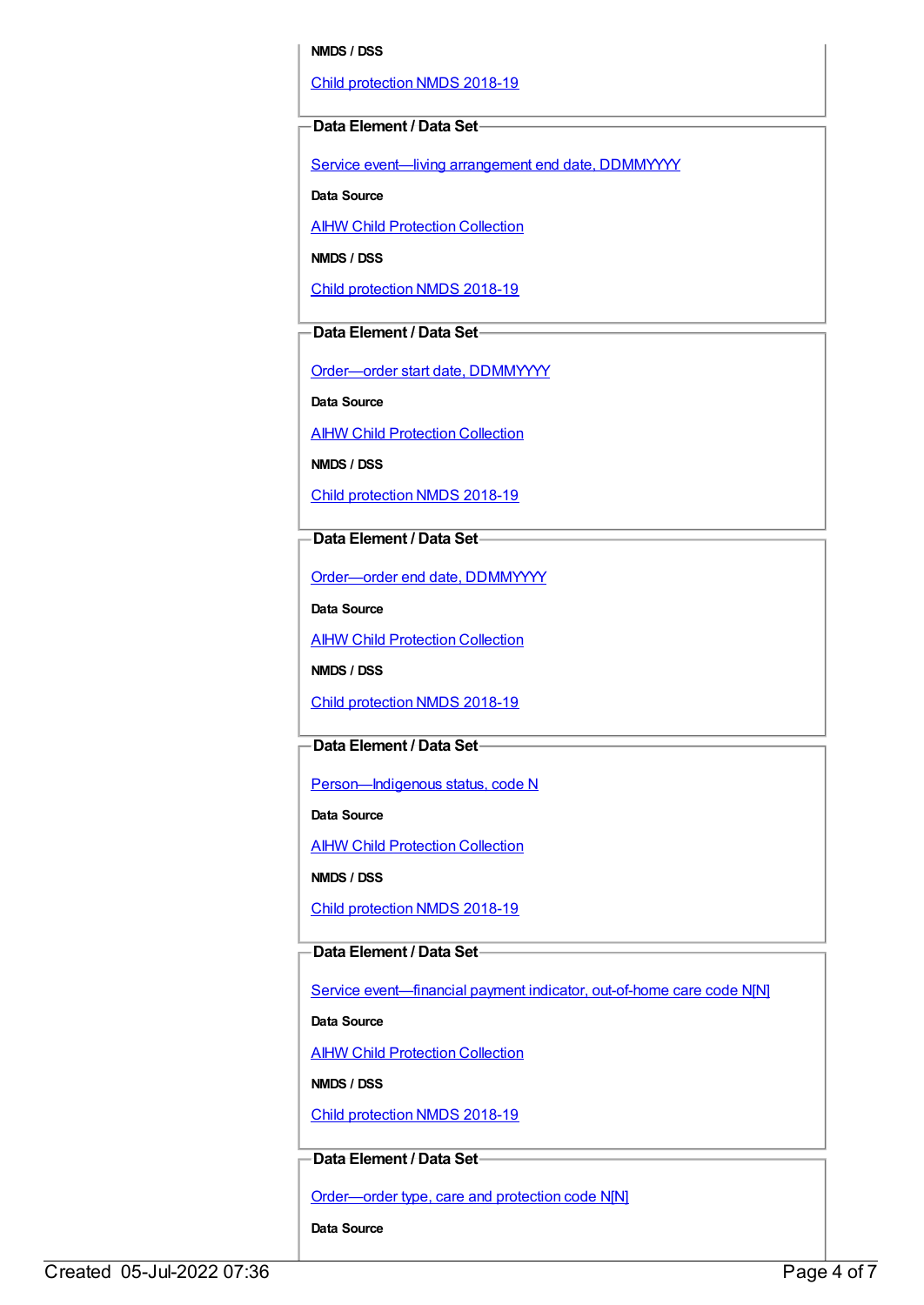**AIHW Child [Protection](https://meteor.aihw.gov.au/content/489543) Collection** 

**NMDS / DSS**

Child [protection](https://meteor.aihw.gov.au/content/726951) NMDS 2018-19

**Data Element / Data Set**

Service event—living [arrangement](https://meteor.aihw.gov.au/content/689331) type, child under care code N[N]

**Data Source**

**AIHW Child [Protection](https://meteor.aihw.gov.au/content/489543) Collection** 

**NMDS / DSS**

Child [protection](https://meteor.aihw.gov.au/content/726951) NMDS 2018-19

**Disaggregation:** 2016–17 to 2018–19

By state and territory and by care giver type.

**Disaggregation data elements:**

**Data Element / Data Set**

[Person—Australian](https://meteor.aihw.gov.au/content/286919) state/territory identifier, code N

**Data Source**

**AIHW Child [Protection](https://meteor.aihw.gov.au/content/489543) Collection** 

**NMDS / DSS**

Child [protection](https://meteor.aihw.gov.au/content/726951) NMDS 2018-19

**Data Element / Data Set**

Carer [household—caregiver](https://meteor.aihw.gov.au/content/524944) type, Indigenous child caregiver code N[N]

**Data Source**

AIHW Child [Protection](https://meteor.aihw.gov.au/content/489543) Collection

**NMDS / DSS**

Child [protection](https://meteor.aihw.gov.au/content/726951) NMDS 2018-19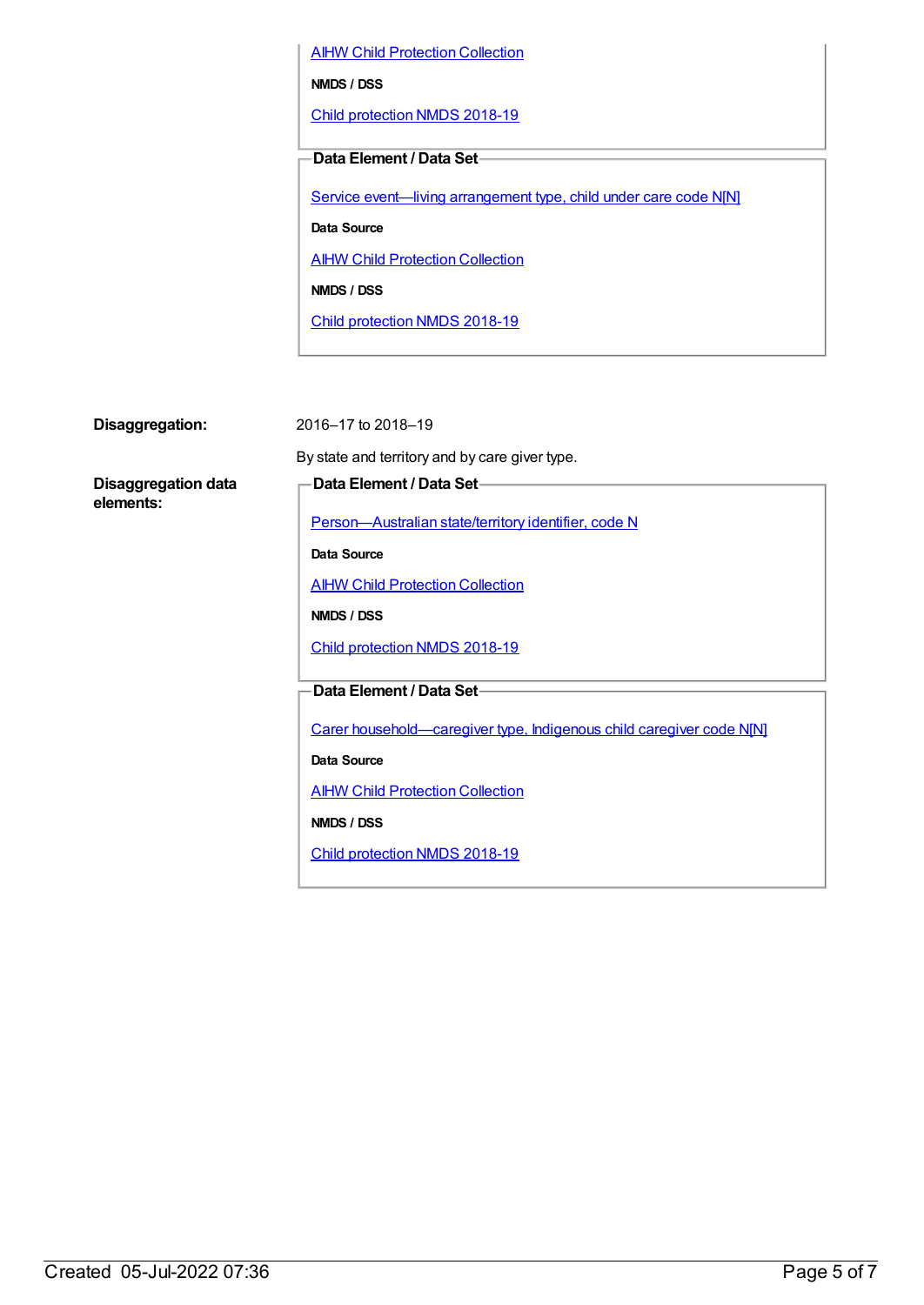| <b>Comments:</b> |  |
|------------------|--|
|------------------|--|

#### **Comments: Comparability of caregiver type disaggregations across jurisdictions**

As with Indicator 1.1, jurisdictional differences in how Aboriginal and Torres Strait Islander kin are defined and/or recorded may affect the comparability of caregiver type disaggregations across states and territories.

For the Northern Territory, as with Indicator 1.1, counts of children living with Aboriginal and Torres Strait Islander relatives or kin or other Aboriginal and Torres Strait Islander caregivers only include children for whom the process of making a placement decision was considered by caseworkers to be in accordance with the ATSICPP. This means there may have been a higher number of Aboriginal and Torres Strait Islander children living with Indigenous relatives or kin or other Aboriginal and Torres Strait Islander caregivers than is counted in this indicator.

### **Comparability with similar reporting**

As with Indicator 1.1, the placement of Aboriginal and Torres Strait Islander children by caregiver type are also reported in *Child protection Australia 2018–19* Table S5.12 (AIHW 2020a), the *Report on Government Services 2020* Table 16A.21 (Steering Committee for the Review of Government Service Provision 2020) and NFPAC Indicator 5.2/NOOHCS Indicator 3.1 (AIHW 2020b). ATSICPP Indicator 1.2 differs from these reports in one or more of the following ways:

- Aboriginal and Torres Strait Islander residential care and Aboriginal and Torres Strait Islander family group homes are not counted in the 'Other Indigenous caregiver' category. This is on the basis that residential care and family group homes are very low order placements in the ATSICPP placement hierarchy. Children in these placement types are counted in the 'In another care arrangement' category.
- Children in independent living arrangements are counted in the 'In another care arrangement' category.
- Children for whom caregiver type was not known are counted in totals.
- Only children who are in out-of-home care as per the national definition of outof-home care are counted.

## **Representational attributes**

| <b>Representation class:</b> | Proportion |
|------------------------------|------------|
| Data type:                   | Real       |
| Unit of measure:             | Person     |

## **Data source attributes**

#### **Data Source**

AIHW Child [Protection](https://meteor.aihw.gov.au/content/489543) Collection

**Frequency**

Annual

#### **Data custodian**

Australian Institute of Health and Welfare

## **Accountability attributes**

| <b>Reporting requirements:</b>                  | Fourth Action Plan under the National Framework for Protecting Australia's<br>Children 2009–2020 |
|-------------------------------------------------|--------------------------------------------------------------------------------------------------|
| Organisation responsible<br>for providing data: | Australian Institute for Health and Welfare (AIHW)                                               |
| Release date:                                   | 16/10/2020                                                                                       |